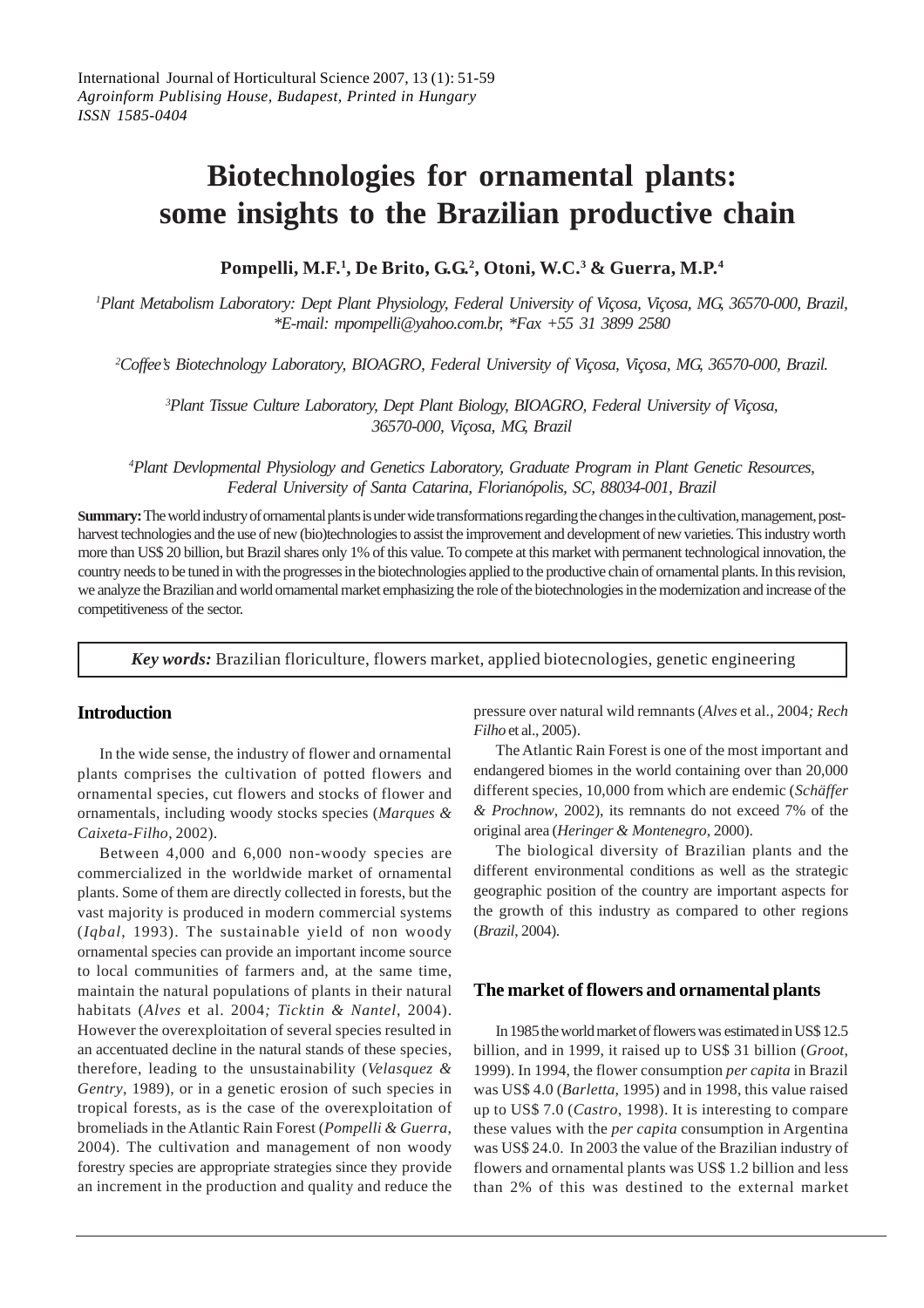(*Tarnowski Jr*, 2004). Comparatively, the exportation of Colombia was estimated in US\$ 550 million and US\$ 37 million yearly to USA and Canada, respectively (*Brasil*, 2004). It should be mentioned the case of Spain on wich exported, only in the month of june 2003 exported US\$ 15,536,540.0 in flowers and ornamental plants. The highest consumption of flowers in Brazil is concentrated is special dates as the mother's and father's days, Valentine's day, international woman's day, Christmas and dad's day. The regular offer of flowers without drastic oscillations could reduce the final price to the consumers thus increasing the consumption and allowing stability in this market (*Claro*, 1998; *Marques & Caixeta-Filho*, 2002). However, it is not enough to increase the flower production in order to fulfill the requirements of the market in specific times. It is necessary the establishment of strategic plans that result in a coordinate production, distribution, and offer all year long based on the different times of flowering of different species in the distinct regions of Brazil (*Agostini & Sazima*, 2003).

The production of tropical flowers is an industry in expansion in Brazil. This activity is considered as one of the most profitable in the agriculture and tailor made for the small-scale agriculture in Brazil (*Tarnowski Jr*, 2004).

The most preferred flower in Brazil is the rose that is the leader in the CEAGESP-SP market. However when considering the aggregate values, the most profitable plants are the violets. This species are normally produced with low costs and obtains a good market value (*Marques & Caixeta-Filho*, 2002). Besides of roses and violets, Heliconia, orchids and bromeliads comprises the most popular ornamental and flower species in the Brazilian market (*Carneiro* et al., 1998).

The market of flowers and ornamental plants in the State of São Paulo (Brazil) was equivalent to US\$ 228 million in the cycle 1995-1996. These values are higuer than the ones observed for other important agricultural products as mango (US\$ 215 million), tangerine (US\$ 208 million), nonprocessed cotton (US\$ 106 million), non-processed rice (US\$ 31 million), tomato for industry (US\$ 16.5 million). Those values are quite similar to the market value of other traditional agricultural products as coffee (US\$ 297 million), bean (US\$ 259.5 million), and salad tomato (US\$ 245 million). It is a rather than strong evidence of the dynamism of the industry of flowers and ornamental plants in the São Paulo State. In 2001, this market increased its production with a sharing of US\$ 315 million, considering only the three most important markets of flowers and ornamental plants in Brazil: Veiling Holambra, CEAGESP and CEASA/Campinas (*Kiyuna*, 2002).

For a long time, the States of São Paulo, Minas Gerais and Rio de Janeiro shared 75% of the total production of flower and ornamental plants in Brazil (*Castro*, 1998). This scenario is now under drastic changes due to the establishment and consolidation of several new poles of production, namely in the States of Pernambuco and Ceará (Northeast Brazil). These two states became specialized in tropical flowers, as well as in Santa Catarina and Rio Grande do Sul States (*Perassoli*, 2004). In 2004, the State of Ceará exported nearly US\$ 3 million, mostly roses, and the Netherlands was the main destination. In 2003, 72% of the roses produced in Ceará State were sent to Holland. The remaining 20% of the production have been exported to Portugal over the last four years. Other ornamental plants, as helicons, alpinias, anthuriums, zinziber, chrysanthemums, gladiolus, and others, were also exported to European countries (*Mathias*, 2004).

## **Key points in the industry of flower and ornamental plants**

Production technology, including plant protection and the new biotechnologies, transport, post-harvest, conservation and distribution are key points in the productive chain of flower and ornamental plants. Handling and transport strongly affect the final product quality and they are the most expensive components in the production costs (*Perassoli*, 2004). In Brazil, it is important to note that approximately 90% of production and consumption of flower and ornamental plants occur in a distance of 500 km each other (*Kras*, 1999).

The production technology is affected by several factors among them the structure of the plant, the mode of propagation, the nutrition, the plant protection, the photosynthetic capacity, and the specific management. Such information is based on advanced knowledge regarding to the biology of the species to be explored (*Arditti & Ernst*, 1993).

Another aspect to be considered in the production of flower and ornamental species regards the toxicity to humans and animals as it is the case of the species *Codiaeum variegatum, Nerium oleander, Diefembachia* spp., *Euphorbia milli, Caesalpinea pulcherrima, Euphorbia leucocephala, Brugmansia suaveolens,* and *Monstera deliciosa* among others.

# **Biotechnologies to the industry of flower and ornamental plants**

Plant breeders are continually striving to improve many aspects of crop production. These include increased crop yield, nutritional value, and efficient use of water, improved post-harvest crop quality, and resistence to pests. A number of new varieties of flower and ornamental plants are continuously developed in response to the new demands of the market. Plants with altered morphology and pigmentation, flowers with differential fragrance and with prolonged shelf life are the targets by the market point of view. On the other hand the farmers are interested in plants with agronomic traits associated with resistance to biotic and abiotic stresses, as well as with the exploitation profitability.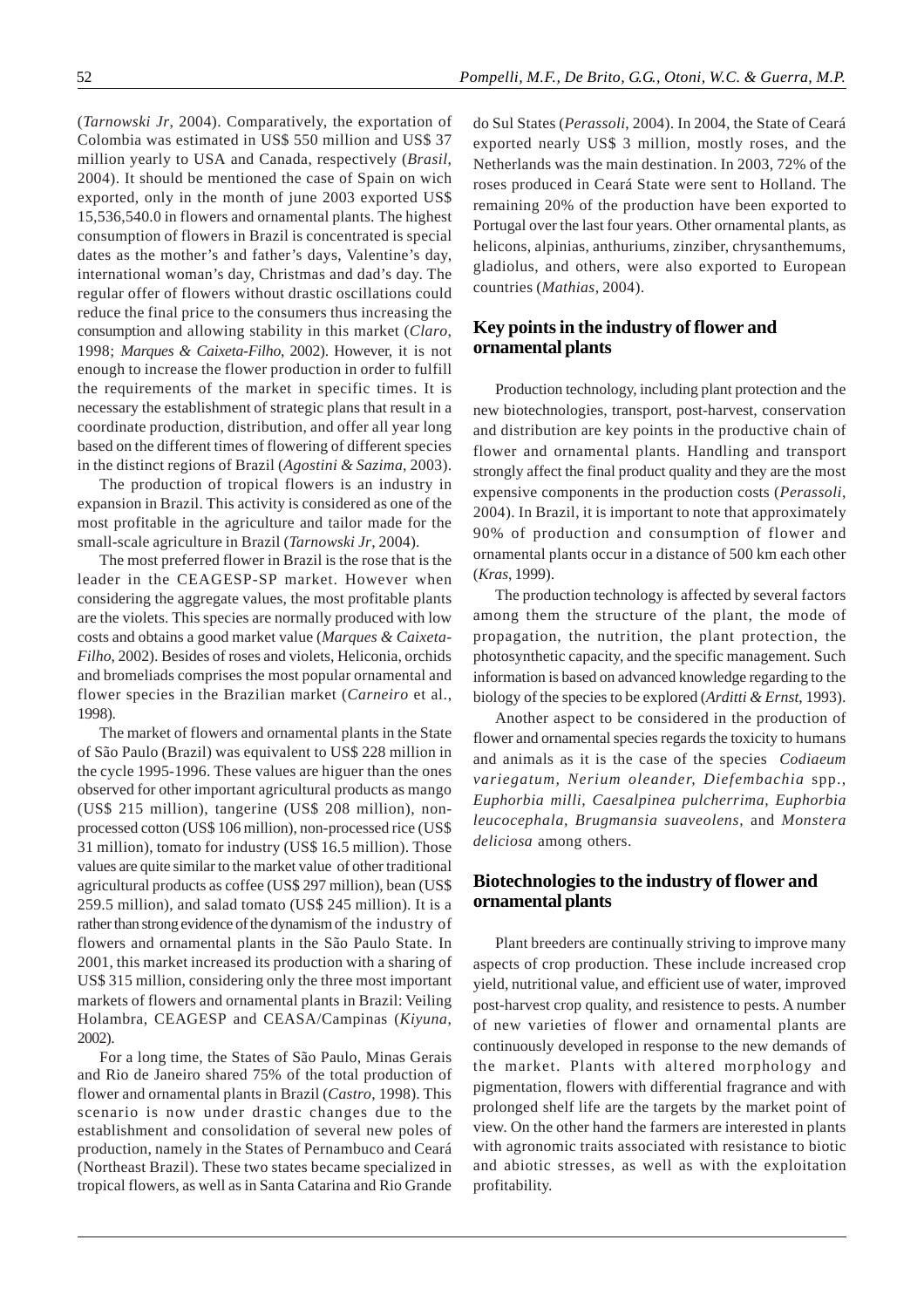In the last years, the advances of new biotechnologies were progressively incorporated in the industry of flower and ornamental plants. The development and application of molecular tools allowed the better understanding of the genetic structure of several species. The techniques of genetic markers may allowed a better design the breeding programs and the technology of recombinant DNA may allow the modification of several traits through the native or foreign genes transference.

## *Transformation of ornamental and flower plants*

Methods of transformation allow the introduction in the genome of the host plants of specific traits. The *in vitro* regenerative competence is an essential step for the application of transformation techniques. Even considering that some species are recalcitrant to *in vitro* culture and others may be unstable (*Cassells*, 2002), several methodologies of genetic transformation are well established for ornamental and flower plants (*Zuker* et al., 1998). Petunia was the first transgenic ornamental plant (*Meyer* et al., 1987), and since then several transformation techniques have been employed in ornamental plants. At least 30 ornamental species were transformed including anthurium, begonia, clover, chrysanthemum, gerbera, orchids, iris, petunia, saintpaulia, gentian, lavender, and roses (*Mishiba* et al., 2000; *Kushikawa* et al., 2001; *Deroles* at al., 2002; *Teixeira da Silva* 2004; *Rout & Jain* 2004, and references therein).

Recently, several genes coding to specific traits were isolated. Among them, there are included those related to the flowering and plant architecture, as well as genes associated with the biosynthesis of pigments, of compounds that confer grafance, and those involved with the increase in the shelf life, specially for cut flowers.

#### *Control of flower development*

The control of development and flowering has been subject of several studies. Some studies showed the existence of network of internal signaling pathways that operates in response to endogenous and environmental signals. This network enhances the activation of genes associated to flower identity, resulting in the developmental control of floral organs (*Mouradov* et al., 2002; *Sung* et al., 2003). Studies revealed that at least four different pathways (photoperiodism, vernalization, and gibberellins) control the flowering time in *Arabidopsis* and that these pathways integrate in a specific transcriptional regulator point of the genes *LFY*, *FT* and *SOC1*. Those genes regulate positively other genes that define the identity of the floral meristem (*Mouradov* et al., 2002). Orthologs genes associated with the transition to flowering were not yet isolated in ornamental plants.

The identity of the floral meristem is promoted by interactions occurring among *LFY* and three transcriptional factors: *AP1, CAL* and *FUL*. Those genes repress the expression of *TFL1*, which maintain the apical meristem of the inflorescence in undetermined state with unlimited growth. It is interesting to note that *tfl1* and *cen* exhibit determined inflorescence with limited growth (*Sung* et al., 2003).

The floral structure, the color and the fragrance are critic factors for the pollinator attraction as well as for the consumers shopping decision. The wide diversity in forms is greatly influenced by changes that can occur in their main organs that keep their indentity under the control of homeotic genes. The genes that control the identity of floral organs are classified as the followings: type "A", which controls the identity of sepals and petals; type "B", which control petals and stamens; type "C", which controls stamen and carpel (*Coen & Meyerowitz*, 1991). In Arabidopsis AP1 and AP2 are type "A" genes; AP3 and PI are type "B" genes, and AG is the only one known gene of type "C" (*Vischnevetsky & Meyerowitz*, 2002). Orthologs of genes *ABC* have been isolated in *Antirrhinum* (*Ma & Depamphilis*, 2000), petunia (*Van der Krol & Chua*, 1993) and gerbera (*Yu* et al., 1999). Homeotic mutants of primula have been intensely studied (*Webster & Gilmartin*, 2003). Additional studies on diferent species can yield new insights that may elucidate the mechanisms controlling the flowering architecture.

#### *Development of new colors*

The colors of the flowers, leaves, and fruits are important traits in the ornamental plants. Pigments like anthocyanins, which are a class of flavonoids, are responsible by the red, violet and blue colors (*Forkmann*, 1991). Naturally, in many species (e.g. violaceae family) the flower ontogeny undergoes a dramatic developmental color change (*Farzad* et al., 2002; and *Farzad* et al., 2005).

The synthesis of pigments may be altered by the modulation of genes involved in the biosynthetic pathways (*Fig. 1*). In the synthesis of flavonoids, the enzyme chalcone synthase (CHS) is very important, once it is catalyzes the condensation of three acetate residues from malonyl-CoA with *p*-coumaroyl-CoA to form naringenin chalcone, which is the first committed step of the phenylpropanoids pathway leading to other side branches to produce flavonoids,



| Effects of ring substituents on anthocyanidin color |                                         |               |
|-----------------------------------------------------|-----------------------------------------|---------------|
| Anthocyanidin                                       | <b>Substituentes</b>                    | Color         |
| Pelargonidin                                        | $4' - OH$                               | Orange red    |
| Cyanidin                                            | $3' - OH$ : $4' - OH$                   | Purplish red  |
| Delphinidin                                         | $3' - OH$ : 4' $- OH$ : 5' $- OH$       | Bluish purple |
| Peonidin                                            | $3' - OCH_3$ ; $4' - OH$                | Rosy red      |
| Petunidin                                           | $3' - OCH_3$ ; $4' - OH$ ; $5' - OCH_3$ | Purple        |

*Figure 1* The structures of anthocyanidins (a), anthocyanin (b) and pelargonidin (c). The color of anthocyanidins depend in part on the substituents attached to ring B. Note that an increase in the number of hydroxyl groups shifts absorption to a longer wavelength and gives a bluer color. Replacement of a hydroxyl group with a methoxyl group (OCH<sub>3</sub>) shifts absorption to a slightly shorter wavelength, resulting in a redder color.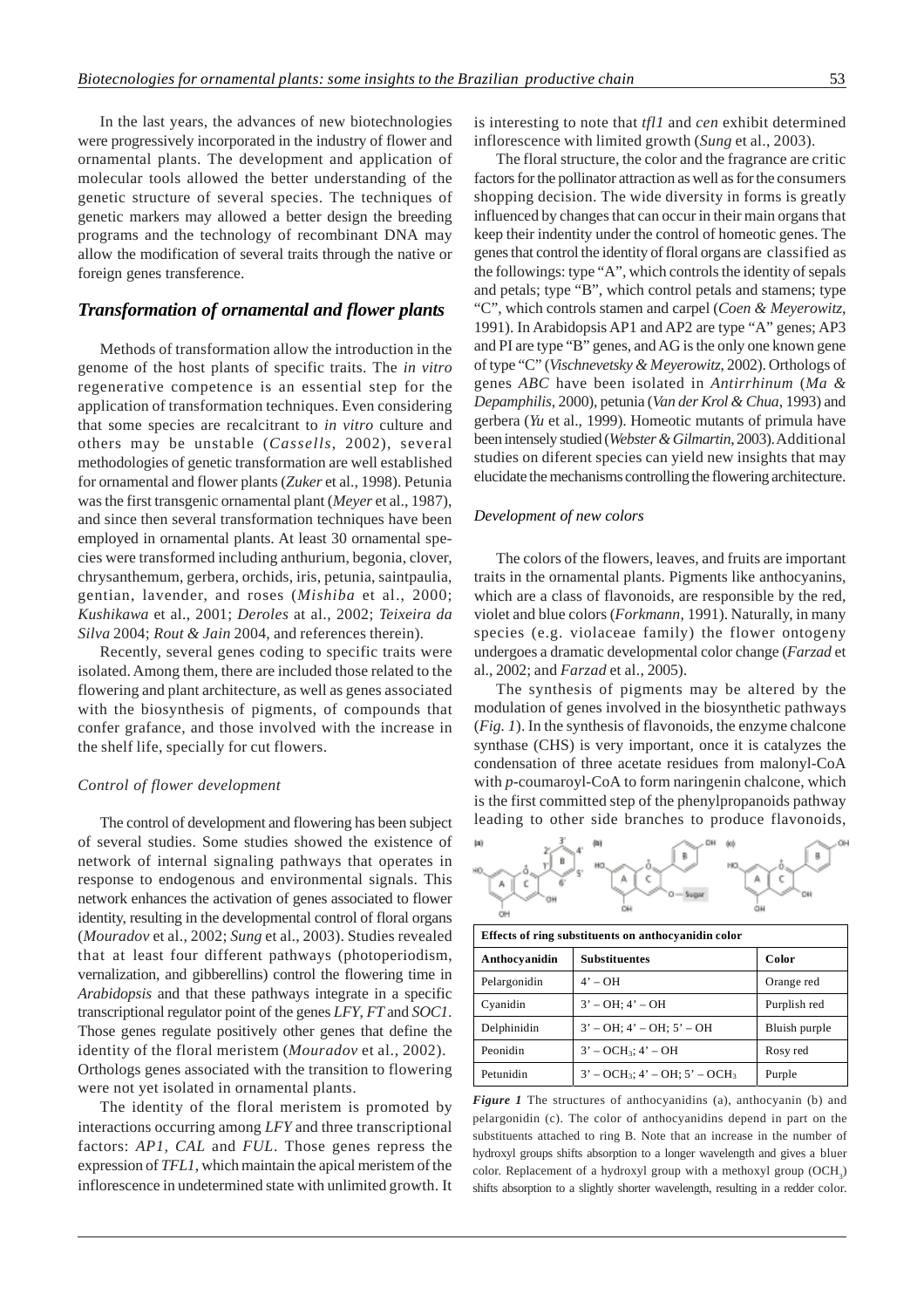isoflavonoids, anthocyanin and others in plants (*Kreuzaler & Hahlbrock*, 1975).

One of the important objectives when breeding ornamental flowers is to obtain a wide variety of flower colors, which is the result of an accumulation of secondary metabolites, such as flavonoid, carotenoid and betalain compounds. Among these last ones, there have been extensively studied the flavonoid pigments, which are widespread in higher plants.

Until now, several *chs* genes have been cloned from monocot, dicot and some gymnosperm species (e.g. *Zea mays*, *Sorghum bicolor*, *Bromheadia finlaysoniana*, *Petunia hybrida*, *Ginkgo biloba*, Arabidopsis, snowdragon, leguminous species and pines) (*Pang*, 2005, and references therein). An application of these techniques is the introduction of the native *chs* gene in anti-sense orientation and lead to a decrease in the levels of anthocyanin. *Ben-Meir* et al. (2002) have cloned *chs* gene and though modified a very important feature in floriculture, the original color of rose, gerbera, torenia and chrysanthemum.

Anthocyanins are glycosides that have sugars at position 3 (*Fig*. 2) and sometimes elsewhere (*Gershenzon*, 2004). Without their sugars, anthocyanins are known as anthocyanidins (*Fig.* 2). Anthocyanin color is influenced by many factors, including the number of hydroxyl and methoxyl groups in ring "B" of the anthocyanidin (*Fig*. 2), the presence of aromatic acids esterified to the main skeleton, and the pH of the cell vacuole in which these compounds are



*Figure 2* Simplified anthocyanin biosynthesis pathway. Key: PAL, phenylalanine ammonia-lyase; C4H, cinnamate 4-hydroxylase; 4CL, 4 coumarate CoA ligase; CHS, chalcone synthase; CHI, chalcone synthase isomerase; F 3-H, flavanone 3-hydroxylase; FLS, flavonol synthase; DFR, dihydroflavonol 4-reductase; LDOX, leucoanthocyanidin dioxygenase; UFGT, UDP glucose:flavonoid 3-O-glucosyltransferase; MT, methyltransferase; LAR, leucoanthocyanidin reductase; ANR, anthocyanidin reductase (For more details, see *Ageorges* et al., 2006).

stored. In the biochemical conversion of one anthocyanidin in other, some reactions is envolved. For instance, in convertion of dihydrokaempferol in pelargonidin are envolved two enzymes: (i) dihydroflavonol-4-reductase, (DFR), which converts dihydrokaempferol to leucopelardonidin and (ii) anthocyanidin synthase, which convert leucopelardonidin to pelargonidin (*Croteau* et al., 2000). In this context, the biotecnologies techniques can be useful, once with the over expression or repression of one of the genes involved in the biosynthetic routes of those compounds the biosynthesis it can be taken of other with drastic changes in the coloration of flowers and fruits (*Fig.* 2).

Suppression of biosynthetic genes involved in flower color formation is an important approach for obtaining target flower colors. In *Torenia hybrida* the flower's color was successfully modulated by RNA interference (RNAi) against *chs*. By using each of the coding region and the 3'-untranslated region of the *chs* mRNA as an RNAi target, exhaustive and gene-specific gene silencing were successfully induced, and the original blue flower color was modulated to white and pale colors, respectively (*Fukusaki* et al., 2004). These results indicate that RNAi is quite useful for modulating flower colors of commercially important garden plants.

The carotenoids pigments are a class of isoprenoids responsible by the yellow, orange and red colors in several flowers and fruits. The genetic mechanisms controlling that biosynthetic pathway were already elucidated (*Cunningham & Gantt*, 2002). However, it was not yet observed any application in flowers to date, but in a near future possibly will observe many flowers with colors and forms altered through the biotechnology techniques will be observed.

#### *Development of novel fragrance in flowers*

The breeding programs plants resulted in a reduction in the fragrance of the flowers, revealing that the mechanisms governing that trait should be more studied. To date several genes directly involved in the production of fragrance were identified. The development of new varieties with modified composition of volatile compounds could increase the ornamental value of several species. However, this area requires additional efforts to deepen on the basic mechanisms associated to these traits.

Improving floral scent is one of the goals of the US\$ 20 billion per year horticulture industry. The aroma of a flower can contain as few as seven different oils, such as in snapdragon (*Antirrhinum majus*), or as many as 100 such as in orchids. In snapdragon flowers, the volatile ester methyl benzoate is the most abundant scent compound (*Vries*, 2005). Dudareva (2000) isolated a novel *S*-adenosyl-L-methionine:benzoic acid carboxyl methyltransferase (BAMT), the final enzyme in the biosynthesis of methyl benzoate, and characterized its corresponding cDNA.Additionally, the complete amino acid sequence of the BAMT protein has only low levels of sequence similarity to other previously characterized proteins, including plant O-methyl transferases. For this same species, Tholl and co-workers (2004), discovered that *A. majus* possess a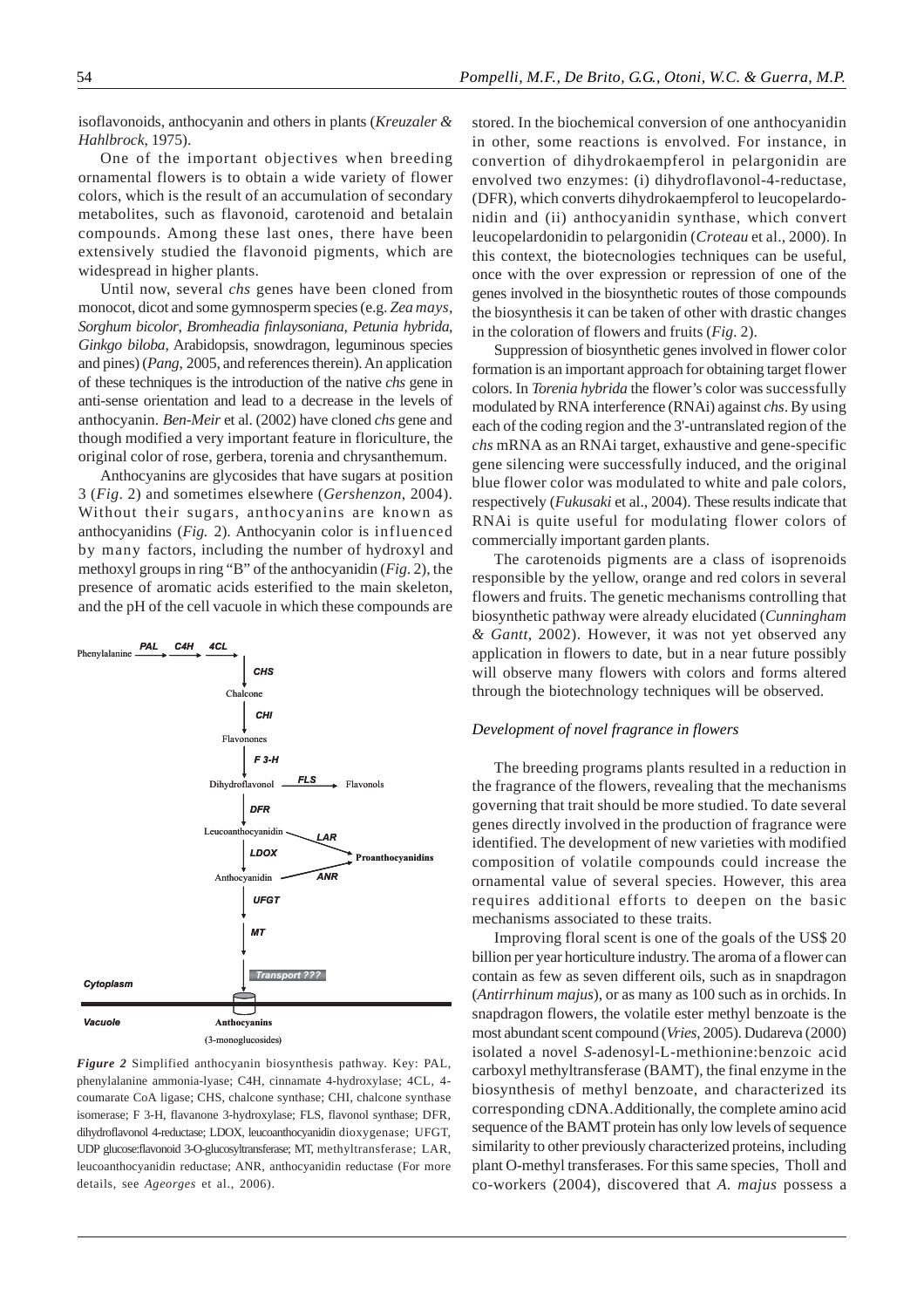heterodimeric GPPS (geranyl diphosphate synthase) like that previously reported from *Mentha piperita* (peppermint). The *A. majus* cDNAs encode proteins with 53% and 45% amino acid sequence identity, respectively, to the *M. piperita* GPPS small subunit (GPPS.SSU). Expression of these cDNAs in *Escherichia coli* yielded no detectable prenyltransferase activity. However, ative GPPS large subunit (GPPS.LSU) was obtained when each of these cDNAs was coexpressed with the *M. piperita*, which shares functional motifs and a high level of amino acid sequence identity with geranylgeranyl diphosphate synthases (GGPPS), active GPPS was obtained. Using a homology-based cloning strategy, a GPPS.LSU cDNA also was isolated from *A. majus*. Analyses of tissue-specific, developmental, and rhythmic changes in the mRNA and protein levels of GPPS.SSU in *A. majus* flowers revealed that these levels correlate closely with monoterpene emission, whereas GPPS.LSU mRNA levels did not, indicating that the levels of GPPS.SSU, but not GPPS.LSU, might play a key role in regulating the formation of GPPS and, thus, monoterpene biosynthesis.

The recent progresses obtained in the development of molecular techniques and understanding of mechanisms of regulation of biosynthesis pathways of volatile will allow the obtention of flowers with modified scent. The increasing knowledge about floral scents is likely to have a bearing on the perfume industry as well as on flower sellers.

#### *Post-harvest biotechnologies*

Photosynthesis is one of the most important factors in plant growth and development. Starch and sugar synthesized during photosynthesis are stored in the stems, leaves and petals, and provide the essential food for flower opening and its maintenance during post-production. The post-harvest life of potted plants and cut flowers is often limited by their inability to maintain photosynthesis under the lighting conditions of the interior environment where they are held, so it is important to ensure high carbohydrate levels in plants at harvest time. This can be achieved by growing plant under optimum light conditions (*Serek & Trolle*, 2000).

The quality and post-harvest life of many plants and flowers are often reduced by the presence of ethylene in the environment. Ethylene has a variety of deleterious physiological effects, such as bud, flower or leaf abscission and senescence (*Zacarias & Reid*, 1990). Climacteric flowers have short life due to the sensibility to ethylene (*Thompson & Wang*, 2002). In the ethylene biosynthetic pathway, there are two key enzymes: ACC-synthase and ACC-oxidase, which are involved in the ACC cyclization and subsequent conversion to ethylene (Crozier et al., 2000). It has been possible the modification in the levels of this hormone through the introduction of genes involved in the synthesis of ACC-synthase or ACC-oxidase in anti-sense orientation. Other possibility is the introduction of genes associated to ACC degrading enzymes thus interrupting the ethylene biosynthetic pathway (*Thompson & Wang*, 2002). Also, the effects of ethylene may be altered reducing the ability of the

plant to perceive it (*Stearns* & *Glick*, 2003). Studies with clover showed that the suppression of ethylene activity occurred in transformed plants with the gene in anti-sense orientation. Thus flowers showed delayed petals senescence and a prolonged shelf life as compared to the control flowers (*Kosugi* et al., 2002).

Studies were realized aiming to investigate the differential responses of flower opening to ethylene in rose cultivars. In these studies were cloned cDNA fragments of three Rh-ACSs (*Rosa hybrida –* ACC Synthase) and one Rh-ACO (*Rosa hybrida –* ACC Oxidase) genes that were designated as Rh-ACS1, Rh-ACS2, Rh-ACS3 and Rh-ACO1 respectively. Additionally, Northern-blotting analysis revealed that among three genes *acs*, ethylene-induced expression patterns of Rh-ACS3 gene corresponded to ACS activity and ethylene production in both cultivars. The results obtained suggest the existence of cultivars more sensitive to ethylene than others; and the changes of Rh-ACS3 expression caused by ethylene might be related to the acceleration of flower opening in the cultivars more sensitive cultivars and the inhibition in the more tolerants ones (*Ma* et al., 2005).

Ethylene biosynthesis in higher plants is developmentally and environmentally regulated. In a study to investigate the regulation of ACC synthase gene expression, the promoters of *Arabidopsis thaliana* ACS genes, AtACS4, AtACS5, and AtACS7, were fused to a GUS reporter gene, and the recombinant transgenes were introduced into Arabidopsis to produce three groups of AtACS::GUS transgenic plants (*Wang* et al., 2005). The data on histochemical and fluorometric studies revealed that promoters of AtACS4, AtACS5, and AtACS7 were all active in dark-germinated seedlings. AtACS5 had the highest promoter activity in leaves of 2-week-old lightgrown seedlings among the three AtACS genes studied. The promoter activities of all these AtACS genes were also found in the reproductive organs. AtACS5 and AtACS7 were highly expressed in petals, sepals, carpels, stamens, cauline leaves, inflorescence stems, and siliques, while AtACS4 expression was undetectable in the petals of open flowers (*Wang* et al., 2005). Accordingly, each AtACS gene had a unique expression profile during growth and development. It appears that at any developmental stage or any growth period of Arabidopsis, there is always a member of AtACS multigene family that is actively expressed.

# **Micropropagation-based biotechnologies applied to ornamental species and germplasm conservation**

The floriculture industry is driven by novelty and plant biotechnology has opened up new ways for the production of crops with improved traits, and it is also a useful tool for the breeding of flowers. Concurrently, basic scientific research in recent years has provided a better understanding of plant regeneration, genetics, growth and development. While the fundamental techniques to achieve *in vitro* plant morphogenesis have been well established for a number of years,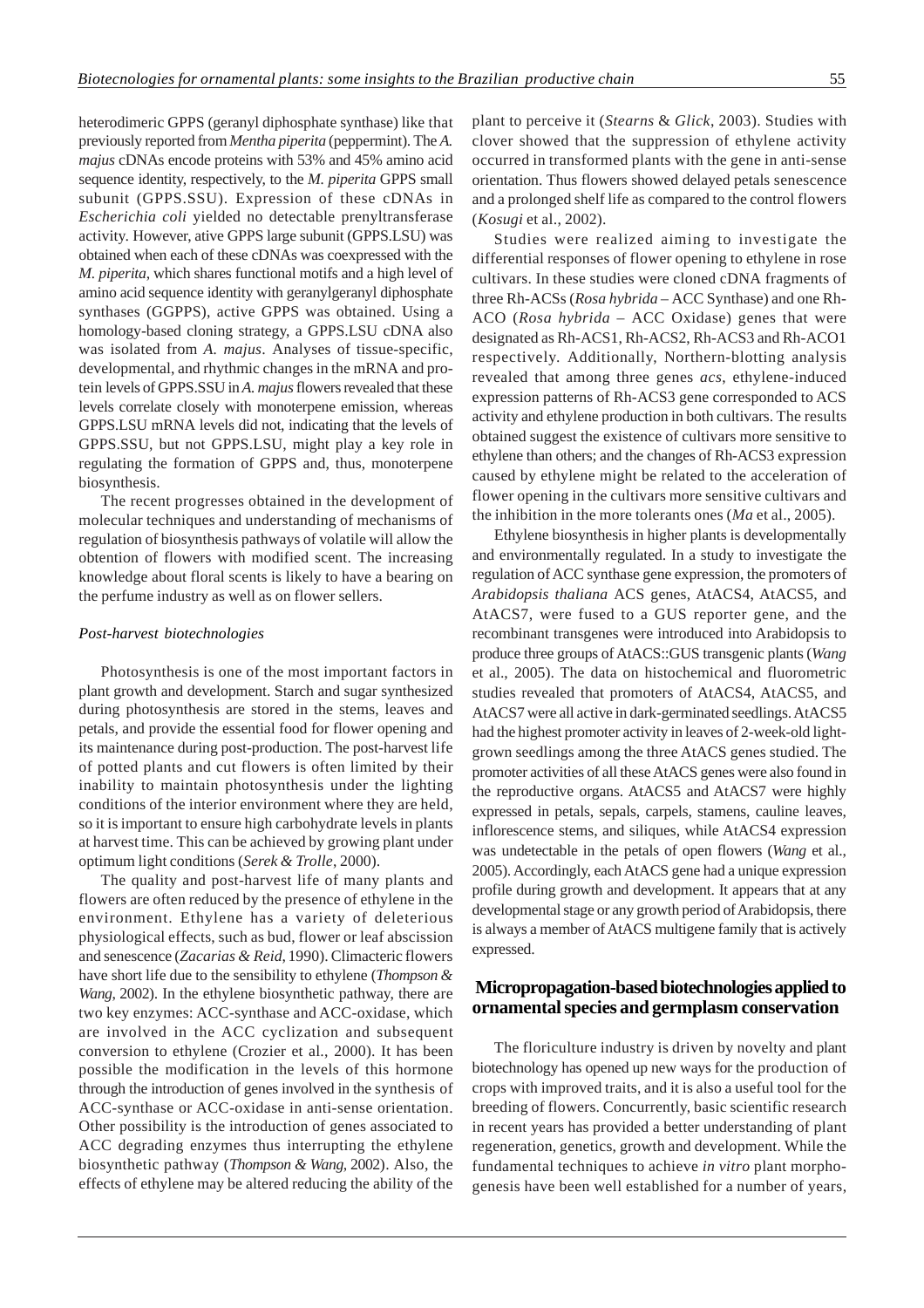innovations in particular aspects continue to be made (*Phillips*, 2004). Such technical innovations comprise: (**i**) the manipulation of the gaseous and/or environment (*Zobayed* et al., 2004; *Kozai* et al., 2005); (**ii**) novel light sources provided by light-emitting diodes (*Hahn* et al., 2000, *Nhut* et al., 2003) and cold cathode fluorescent lamps (*Tanaka* et al., 2004); (**iii**) the use of film culture vessel made of fluorocarbon polymer Neoflon® PFA film (*Giang & Tanaka*, 2005; *Tanaka* et al., 2005) and alternative nylon film culture system (*Tanaka* et al., 1988, *Nhut* et al., 2005a); (**iv**) new bioreactor designs to facilitate economical large-scale production of plants (*Paek* et al., 2000; *Paek* et al., 2001, *Etienne & Berthouly* 2002; *Fári* et al., 2004; *Ziv*, 2005); and (**v**) application of thin cell layer (*Nhut* et al., 2003) and synthetic seed (*Nhut* et al., 2005a) techniques. Surely, those technical innovations can significantly improve *in vitro* performance of ornamental species. Moreover, a number of candidate genes are being identified related to traits of interest such as flower color, floral organogenesis, morphogenic responses, fragrance, longevity, growth habit, variegation, disease and insect resistance and hardiness have been focused during biotechnology-based breeding program (*Mercuri* et al., 2001; *Clark* et al., 2003; *Lu* et al., 2003; *Lewinsohn* et al., 2003; *Phillips,* 2004). *In vitro* plant regeneration is often the most important step for successful implementation of various biotechnological tools used for plant improvement programs. However, it is known that due to genotype-specificities cultivar selection has led on the suitability for transformation (reasonable regeneration and gene transfer frequency, acceptable genetic background) and the commercial value of the cultivar that is well established in the global market place and has excellent grower characteristics (*Lu* et al., 2003). The continuous development of new varieties of flower and ornamental plants in response to the new demands of the market demanded efficient clonal propagation strategies.

Although White first successfully cultured plant tissues in 1934, Morel's success with rapid *in vitro* propagation of orchids in 1960 was a major stimulus to the application of tissue culture techniques to the propagation of floriculture crops (*Sagawa & Kunisaki*, 1983). The subject has been extensively reviewed (S*agawa & Kunisaki,* 1983; *Cassells*, 2002; *Rout & Jain*, 2004; *Teixeira da Silva,* 2004). . Cell and tissue culture-based methods for ornamentals have been developed and have rapidly assumed economic importance, and now, they are used widely and routinely. The major applications of *in vitro* techniques to ornamental species include the large-scale propagation, preservation of genetic resources, and the recovery of transgenic plants. In this particular micropropagation is the technique of widest application in ornamental plant industry. Historically, as judged by the success of transferring laboratory results to actual commercial application, micropropagation of flowering and ornamental plants was the first (both for large-scale clonal propagation and production of pathogen-free stocks), followed by some vegetable crops (mainly for elimination of viral and bacterial diseases), and only later for fruit trees and plantation crops (for virus elimination, commercial clonal and rootstock propagation) (*Altman & Ziv*, 1997).

As mentioned, the flower production in Brazil has a huge potential, and tissue culture-based techniques have been applied by private and public sectors (companies, universities and research institutions) for several species, among them: *Anthurium*, ferns, African violet, orchids, bromeliads, limoniun, begonia, alstroemeria, amaryllis, roses and *Zantedeschia*. Since late eighties, several tissue culture companies were set up in Brazil with major emphasis on internal market. However, there are several constraints there still need to be overcome. Due to phytosanitary restrictions related to diseases, there is an increasing demand for indexed propagative material. Therefore, commercial or public micropropagation laboratories in Brazil still face problems related to low efficiency production systems, reinforcing the need to adopt and adequate propagation technologies based on liquid systems, in order to increase competitiveness. However, some private companies such as ProClone (Holambra, São Paulo) and BIONOVA (Ribeirão Preto, São Paulo State) have also been applying bioreactor-based technologies to produce high quality and certified micropropagated material, some of them directed to external market.

Tissue culture also offers a promising alternative for germplasm storage, since small pieces can be stored *in vitro* in minimal space and under different environments such as reduced temperatures or altered media. Storage germplasm *in vitro* either by cryopreservation or by alternation of media appears to be highly promising. Cryopreservation has been considered the only safe and cost effective option for long-term storage system for *in vitro* cultured plant materials, ensuring genetic and physiological stability (*Engelmann*, 1997; *Engelmann*, 2004). Indeed, germplasm preservation techniques are highly demanded in order to enable the conservation of elite genotypes. For instance, in Brazil several efforts have been conducted in order optimize bromeliad tissue culture for ornamental purpose and conservation purposes (*Mercier & Kerbauyi*, 1993; *Mercier & Kerbauyi*, 1997; *Alves & Guerra,* 2001; *Pompelli & Guerra*, 2005; *Pompelli* et al., 2005).

The manipulation of ploidy level is also a valuable tool in improving crops. Polyploids often generate variants that may contain useful characteristics. In addition, by doubling the gene products, polyploids provide a wider germplasm base breeding studies (*Thao* et al., 2003). For ornamental species colchicine has been successfully applied to induce polyploids in *Phalaenopsis* (*Griesbach*, 1981) and cyclamen (*Ishizaka & Uematsu*, 1994); oryzalin has also efficiently induced polyploidy in *Alocasia* (*Thao* et al., 2003), *Lilium* and *Nerine* (*van Tuyl* et al., 1992) and *Gerbera* (*Tosca* et al., 1995).

### **Concluding remarks**

The world market of ornamental plants is under constant changes. In this context there are an increasing demand for new products and novel technologies. The biotechnologies comprise several tools that may be applied for the characterization, domestication, conservation, mass propagation and improvement of ornamental plants. The world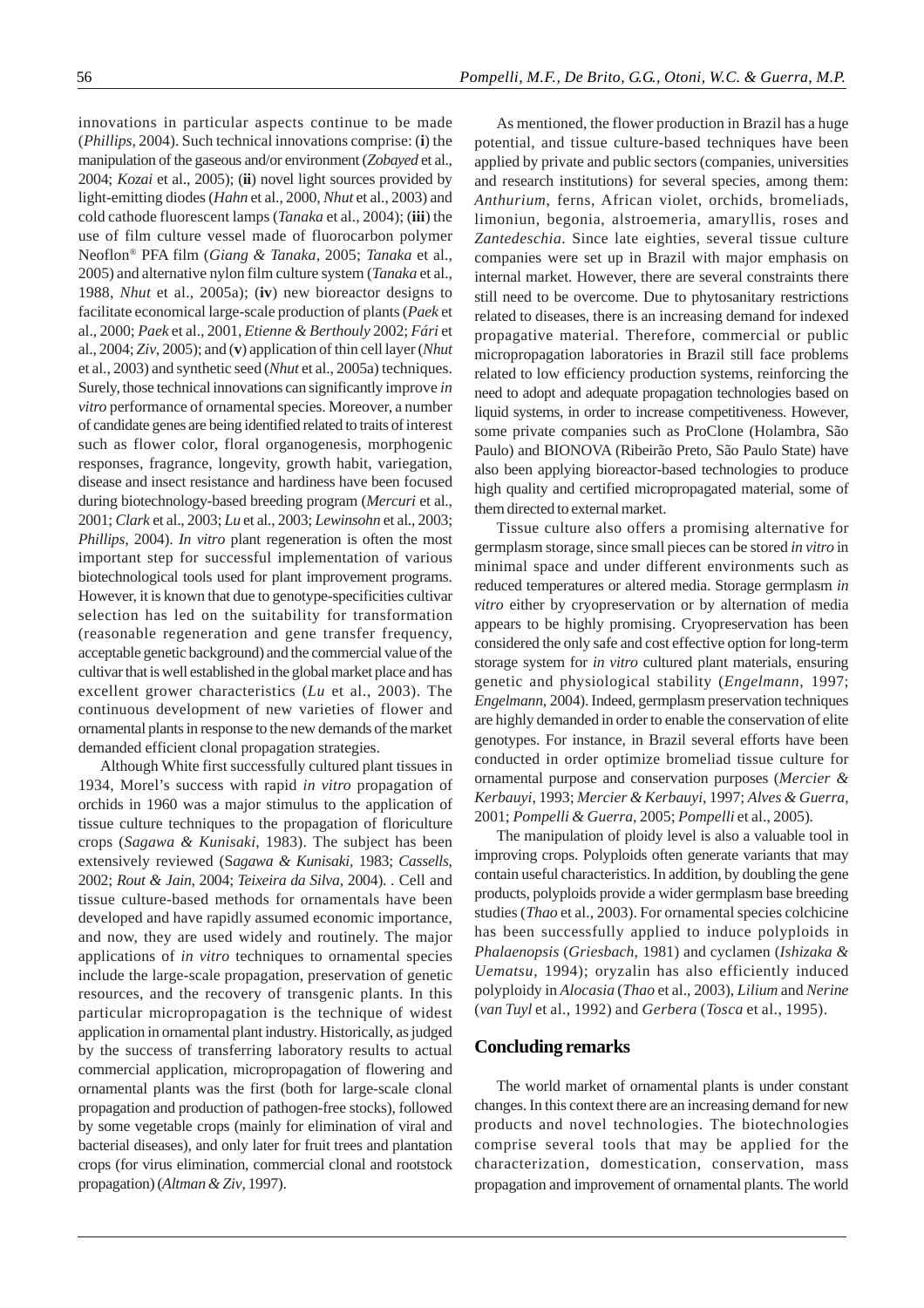ornamental plant productive chain is highly competitive and open to new technologies. This industry was the first sector in agriculture to massively include the biotechnologies in its productive chain. Considering the huge plant genetic diversity and the different climatic conditions in Brazil there are several windows of opportunities for the modernization of this productive chain looking at the internal and external markets. Moreover, the development and application of new tools in cell and molecular biology are key component in this industry.

#### **References**

**Ageorges A., Fernandez L., Vialet S., Merdinoglu D., Terrier N. & Romieu C. (2006):** Four specific isogenes of the anthocyanin metabolic pathway are systematically coexpressed with the red colour of grape berries. Plant Science, 170: 372-383.

**Agostini K. & Sazima M. (2003):** Plantas ornamentais e seus recursos para abelhas no campus da Universidade Estadual de Campinas, Estado de São Paulo, Brasil. Bragantia, 62(3): 335-343.

**Altman A., & Ziv M. (1997):** Introduction: Horticultural biotechnology – a historical perspective and future prospects. Acta Horticulturae, 447: 31-35.

**Alves G.M., Filho A.R. Puchalski A., Reis M.S. Nodari R.O. & Guerra, M.P. (2004):** Alloyzymic markers and genetic characterization of a natural population of *Vriesea friburgensis* var. paludosa, a bromeliad from the Atlantic Forest. Plant Genetic Resources, 2(1): 23-28.

**Alves G.M. & Guerra M.P. (2001**)**:** Micropropagation for mass propagation and conservation of *Vriesea friburguensis* var. paludosa from microbuds. Journal of the Bromeliad Society, 51: 202-212.

**Arditti J. & Ernst R. (1993):** The relevance of orchid physiology to the industry. In: Arditti J. and Ernst R. (Eds.) Micropropagation of Orchids. John Wiley and Sons, New York: 1-10.

**Barletta A. (1995):** Stimulating demand for flowers in Brazil. Flora Culture International, 9: 38-39.

**Ben-Meir H., Zuker A., Weiss D. and Vainstein, A. (2002):** Molecular control of floral pigmentation: Anthocyanins. *In*: Vainstein A. (Ed.). Breeding for ornamentals: classical and molecular approaches. Kluwer Academic Publishers, Dordrecht: 253-272.

**Brasil,** Ministério do Planejamento, Orçamento e Gestão. Instituto Brasileiro de Geografia e Estatística – IBGE. (2004): Caracteri-zação do setor produtivo de flores e plantas ornamentais no Brasil 1995-1996. IBGE, Rio de Janeiro, 78pp.

**Carneiro L.A., Cândido M.S.D., Araujo R.F.G., Fonseca M.H.P.B., Crocomo O.J. & Mansur E. (1998):** Clonal propagation of *Cryptanthus sinuosus* L.B. Smith, an endemic stoloniferous bromeliaceae species from Rio de Janeiro, Brazil. Plant Tissue Culture and Biotechnology, 4: 152-158.

**Cassells A.C. (2002):** Tissue culture for ornamental breeding. *In*: Vainstein A. (Ed.). Breeding for ornamentals: classical and molecular approaches. Kluwer Academic Publishers, Dordrecht: 139-53.

**Castro C. E F. (1998):** Cadeia Produtiva de flores e plantas ornamentais. Revista Brasileira de Horticultura Ornamental 4: 1-46.

**Clarck D.G., Loucas H., Shibuya K., Underwood B., Barry K. and Jandrew J. (2003):** Biotechnology of floriculture crops – scientific questions and real world answers. *In*: Vasil I. K. (Ed.).

Plant Biotechnology 2002 and Beyond. Proceedings of the 10<sup>th</sup> IAPTC&B Congress, 23-28 June, 2002. Orlando, Florida. Kluwer Academic Publishers, Dordrecht, The Netherlands: 337-342.

**Claro D. P. (1998):** Análise do complexo agroindustrial das flores do Brasil. *Master Scientie* Thesis. Federal University of Lavras, Lavras, 103 pp.

**Coen E.S. & Meyerowitz E.M. (1991):** The war of the whorls: genetic interactions controlling flower development. Nature, 353(6339): 31-37.

**Croteau R., Kutchan T.M. & Lewis N.G. (2000):** Natural products (secondary metabolites).*In*: Buchanan B.B., Gruissem W. and Jones R.L. (Eds.) Biochemistry & Molecular Biology of Plants. American Society of Plant Physiologists, Rockville:. 850-929.

**Crozier A., Kamiya Y., Bishop G. & Yokota T. (2000):** Biosynthesis of hormones and elicitor molecules. In: Buchanan B. B., Gruissem W. and Jones R.L. (Eds.) Biochemistry & Molecular Biology of Plants. American Society of Plant Physiologists, Rockville: 850-929.

**Cunningham F. X. & Gantt E. (2002):** Molecular control of floral pigmentation: Carotenoids. *In*: Vainstein A. (Ed.). Breeding for ornamentals: classical and molecular approaches. Kluwer Academic Publishers, Dordrecht: 273-293.

**Deroles S. C., Boase M. R., Lee C. E. and Peters T. A. (2002):** Gene transfer to plants. *In*: Vainstein A. (Ed.). Breeding for ornamentals: classical and molecular approaches. Kluwer Academic Publishers, Dordrecht: 155-196.

**Dudareva N., Murfitt L.M., Mann C.J., Gorenstein N., Kolosova N., Kish C.M., Bonham C. & Wood K. (2000):** Developmental regulation of methyl benzoate biosynthesis and emission in Snapdragon flowers. The Plant Cell, 12: 949-961.

**Engelberth J. (2006):** Secondary metabolites and plant defense. In: Taiz L. & Zeiger E.(Eds.) Plant Physiology 4<sup>th</sup> edition. Sinauer Associates Inc., Sunderland, p. 315-344.

**Engelmann F. (1997):** *In vitro* conservation methods. *In*: Collow JA, Ford-Loyd BV, Newbury H. (Eds.) Biotechnology and plant genetic resource. CABI, Wallingford: 161-191.

**Engelmann F. (2004):** Plant cryopreservation: progress and prospects. In Vitro Cellular and Developmental Biology-Plant, 40: 27-433.

**Etienne H. & Berthouly M. (2002):** Temporary immersion systems in plant micropropagation. Plant Cell, Tissue and Organ Culture, 69: 215-231.

**Fári M.G., Kertész T., László M. & Varga Z.S. (2004):** Design of a revert rotary bioreactor for micropropagation. In: Fári M.G., Holb, I . (Eds.). 5th *In Vitro* Culture and Horticultural Breeding: Biotecnology, as Theory and Practice in Horticulture. Proceedings of the 5th Symposium of IVCHB, 12-17 September, 2004.Debrecen, Hungary: 36.

**Farzad M., Griesbach R. & Weiss M.R. (2002):** Floral color change in *Viola cornuta* L. (Violaceae): a model system to study regulation of anthocyanin production. Plant Science, 162: 225-231.

**Farzad M., Soria-Hernanz D.F., Altura M., Hamilton M.B., Weiss M.R. & Elmendorf H.G. (2005):** Molecular evolution of the chalcone synthase gene family and identification of the expressed copy in flower petal tissue of *Viola cornuta*. Plant Science, 168: 1127-1134.

**Forkmann G. (1991):** Flavonoids as flower pigments: the formation of the natural spectrum and its extension by genetic engineering. Plant Breeding, 106: 1-26.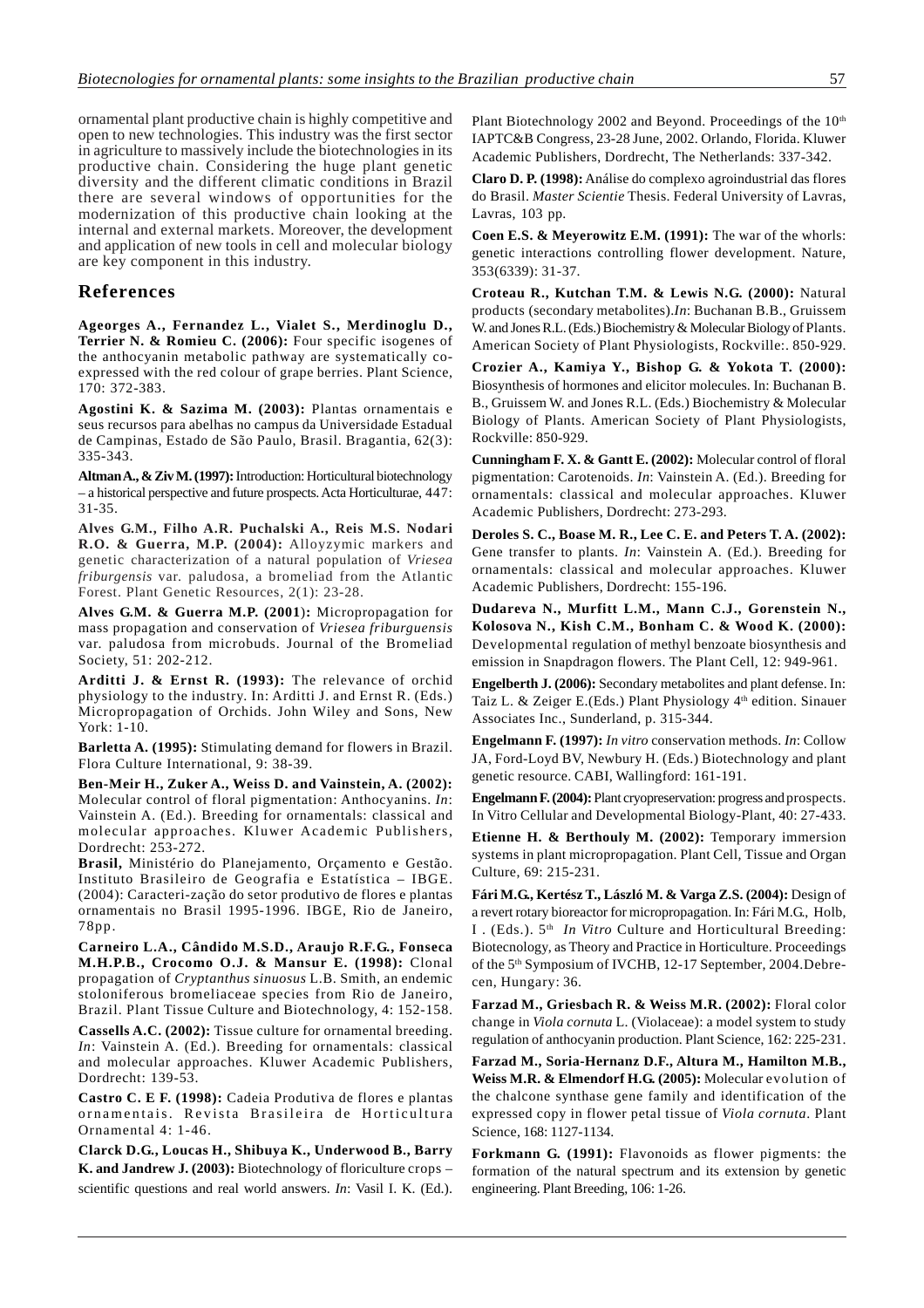**Fukusaki E., Kawasaki K., Kajiyama S., An C.I,. Suzuki K., Tanaka Y. & Kobayashi A. (2004):** Flower color modulations of *Torenia hybrida* by downregulation of chalcone synthase genes with RNA interference. Journal of Biotechnology, 111(3): 229-40.

**Giang D.T.T. & Tanaka M. (2004):** Photoautotrophic micropropagation of *Epidendrum* (Orchidaceae) using disposable, gas permeable film vessel. Propagation of Ornamental Plants, 4: 41-47.

**Griesbach R.J. (1981):** Colchicine induced polyploidy in *Phalaenopsis* in orchids. Plant Cell, Tissue and Organ Culture, 1: 103-107.

**Groot N.S.P. (1999):** Floriculture worldwide trade and consumption patters. Acta Horticulturae, 495: 101-121.

**Hahne E.J., Kozai T. & Paek K.Y. (2000):** Blue and red lightemitting diodes with and without sucrose and ventilation affect in vitro growth of *Rehmannia glutinosa* plantlets. Journal of Plant Biology, 43: 247-250.

**Heringer H. & Montenegro M.M. (2000):** Avaliação e ações prioritárias para a conservação da biodiversidade da Mata Atlântica e Campos Sulinos. Ministério do Meio Ambiente, Brasília, 40pp.

**Iqbal M. (1993):** International trade in non-wood forest products. An Overview. Food and Agriculture Organization of the United Nations (FAO), Rome.

**Ishisaka H. & Uematsu J. (1994):** Amphidiploids between *Cyclamen persicum* Mill. and *C. hederifolium* Aiton induced through colchicine treatment of ovule *in vitro*. Breeding Science, 44: 161-166.

**Kiyuna I. (2002):** Valor da produção de flores e plantas ornamentais do Estado de São Paulo em 2001. Ibraflor 8(36): 3-4.

**Kozai T., Xiao Y., Nguyen Q.T., Afreen F. & Zobayed S.M.A. (2005):** Photoautotrophic (sugar-free medium) micropropagation systems for large-scale commercialization. Propagation of Ornamental Plants, 5: 23-34.

**Kosugi Y., Waki K., Iwazaki Y., Tsuruno N., Mochizuki A., Yoshioka T., Hashiba T. & Satoh S. (2002):** Senescence and gene expression of transgenic non-ethylene-producing carnation flowers. Journal of the Japanese Society of Horticultural Science, 71: 638-642.

**Kras J. (1999):** Marketing of cut flowers in the future. Acta Horticulturae, 482: 401-406.

**Kreuzaler F. & Hahlbrock K. (1975):** Enzymic synthesis of an aromatic ring from acetate units. European Journal of Biochemistry, 56: 205-213.

**Kushikawa S., Hoshino Y. & Mii M. (2001):** *Agrobacterium*mediated transformation of *Saintpaulia ionantha* Wendl. Plant Science, 161: 593-960.

**Lewinsohn E., Shalit M., Gang D., Lavid N., Bar E., Weiss D., Vainstein A., Adam Z., Zamir D., Dudadreva N., Zaccai M., Simon J.E. & Pichersky E. (2003):** Functional genomics to isolate genes involved in fragrance production for genetic engineering of scent in flowers. In: Vasil I.K. (Ed.). Plant Biotecnology 2002 and Beyond. Proceedings of the 10<sup>th</sup> IAPTC&B Congress, 23-28 June, 2002. Orlando, Florida. Kluwer Academic Publishers, Dordrecht, The Netherlands: 329-332.

**Lu C.Y., Chandler S.F., Mason J.G. & Brugliera F. (2003):** Florigene flowers: from laboratory to market. *In*: Vasil I.K. (Ed.). Plant Biotecnology 2002 and Beyond. Proceedings of the 10<sup>th</sup> IAPTC&B Congress, 23-28 June, 2002. Orlando, Florida. Kluwer Academic Publishers, Dordrecht, The Netherlands: 333-336.

**Ma H. & Depamphilis C. (2000):** The ABCs of floral evolution. Cell, 101(1): 5-8.

**Ma N., Cai L., Lu W., Tan H. & Gao J. (2005):** Exogenous ethylene influences flower opening of cut roses (*Rosa hybrida*) by regulating the genes encoding ethylene biosynthesis enzymes. Science in China Sor. C. Life Science, 48(5): 434-444.

**Marques R.W.C. & Caixeta-Filho J.V. (2002):** Sazonalidade do mercado de flores e plantas ornamentais no Estado de São Paulo: o caso da CEAGESP-SP. Revista de Economia e Sociologia Rural, 40(4): 789-806.

**Mathias M. C. (2004):** Ceará creates international image. FlowerTech, 7 (7): 18-21.

**Mercier H. & Kerbauyi G. B. (1993):** Micropropagation of *Dyckia macedoi* – an endangered endemic Brazilian bromeliad. Botanic Gardens Micropropagation News, 1: 70-72.

**Mercier H. & Kerbauyi G. B. (1997):** Micropropagation of ornamental bromeliads (Bromeliaceae). *In:* Bajaj Y.P.S. (Ed.). Biotechnology in Agriculture and Forestry, v. 40. Springer-Verlag, Berlin: 43-57.

**Mercuri A., Bruna S., De Benedetti L., Burchii G. & Schiva T. (2001):** Modification of plant architecture in *Limonium* spp. induced by *rol* genes. Plant Cell, Tissue and Organ Culture, 65: 247-253.

**Meyer P., Heidmann I., Forkmann G. & Heinz S. (1987):** A new petunia flower colour generated by transformation of a mutant with a maize gene. Nature, 330(6149): 677-678.

**Mishiba K.-I., Ishikawa K., Tsujii O. & Mii M. (2000):** Efficient transformation of lavender (*Lavandula latifolia* Medicus) mediated by *Agrobacterium*. Journal of Horticultural Science & Biotechnology, 75(3): 287-292.

**Mouradov A., Cremer F. & Coupland G. (2002):** Control of flowering time: interacting pathways as a basis for diversity. The Plant Cell, 14 (Suplement): 111-130.

**Nhut D.T., Takamura T., Watanabe H., Okamoto K. & Tanaka M. (2003):** Responses of strawberry plantlets cultured *in vitro* under super bright red and blue light-emitting diodes (LEDs). Plant Cell, Tissue and Organ Culture, 73: 43-52.

**Nhut D.T., Vu N.H., Xuan L.T.T., Huong T.T.N., Viet N.H., Huyen P.X. & Teixeira da Silva J.A. (2005a):** The application of a bag culture system for the *in vitro* propagation of *Sinningia* spp. Propagation of Ornamental Plants, 5: 45-50.

**Nhut D.T., Tien T.N.T., Huong T.T.N., Viet N.H., Hien N.T.T., Huyen P.X. & Teixeira da Silva J.A. (2005b):** Artificial seeds for propagation and preservation of *Cymbidium* spp. Propagation of Ornamental Plants, 5: 67-73.

**Paek K.Y., Hahn E.J., Heo J. & Son S.H. (2000):** Micropropagation of ornamental plants using bioreactor system. *In*: Kubota *C.* and Chun C. (Eds.) Transplant production in the 21<sup>st</sup> century. Kluwer Academic Publishers, Netherlands: 252-257.

Paek K.Y., Hahn E.J., & Son S.H. (2001): Application of bioreactors for large-scale micropropagation systems of plants. In Vitro Cellular and Developmental Biology-Plant, 37:149-157.

**Pang Y., Shen G., Wu W., Liu X., Lin J., Tan F., Sun X. & Tang K. (2005):** Characterization and expression of chalcone synthase gene from *Ginkgo biloba*. Plant Science, 168: 1525-1531.

**Perassoli E. (2004):** Produção de flores está em expansão. A Gazeta – MT, Cuiabá, Published in 08/30/2004.

**Phillips G.C. (2004):** *In vitro* morphogenesis in plants – Recent advances. In Vitro Cellular and Developmental Biology-Plant, 40: 342- 345.